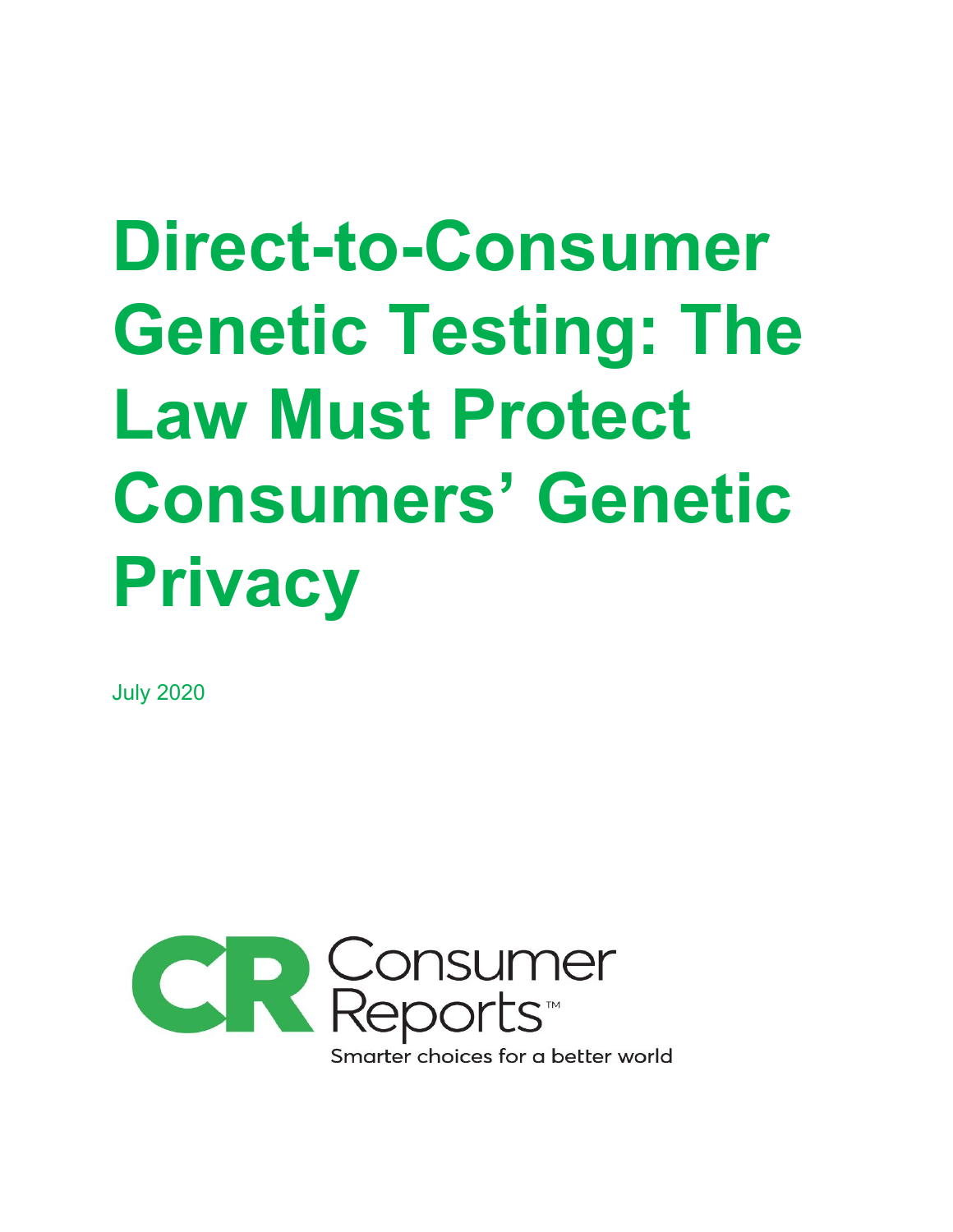

# **Table of Contents**

| <b>Executive Summary</b>                                  |                                                                                                      | $\mathbf{3}$ |
|-----------------------------------------------------------|------------------------------------------------------------------------------------------------------|--------------|
| I.                                                        | <b>Introduction: What is Genetic Testing?</b>                                                        | 4            |
| П.                                                        | <b>Direct-to-Consumer Genetic Testing Raises Privacy Concerns</b>                                    | 5            |
| III.                                                      | <b>Direct-to-Consumer Genetic Testing Raises Security Concerns</b>                                   | 6            |
| IV.                                                       | <b>Consumer Reports Recommended Policy Approach to Protect the Privacy of</b><br><b>Genetic Data</b> | 7            |
| V.                                                        | <b>Consumer Reports Warns Against Creating a Property Right in Genetic Data</b>                      | 8            |
| VI.                                                       | <b>Conclusion</b>                                                                                    | 9            |
| <b>Appendix – Relevant Federal and State Privacy Laws</b> |                                                                                                      | 10           |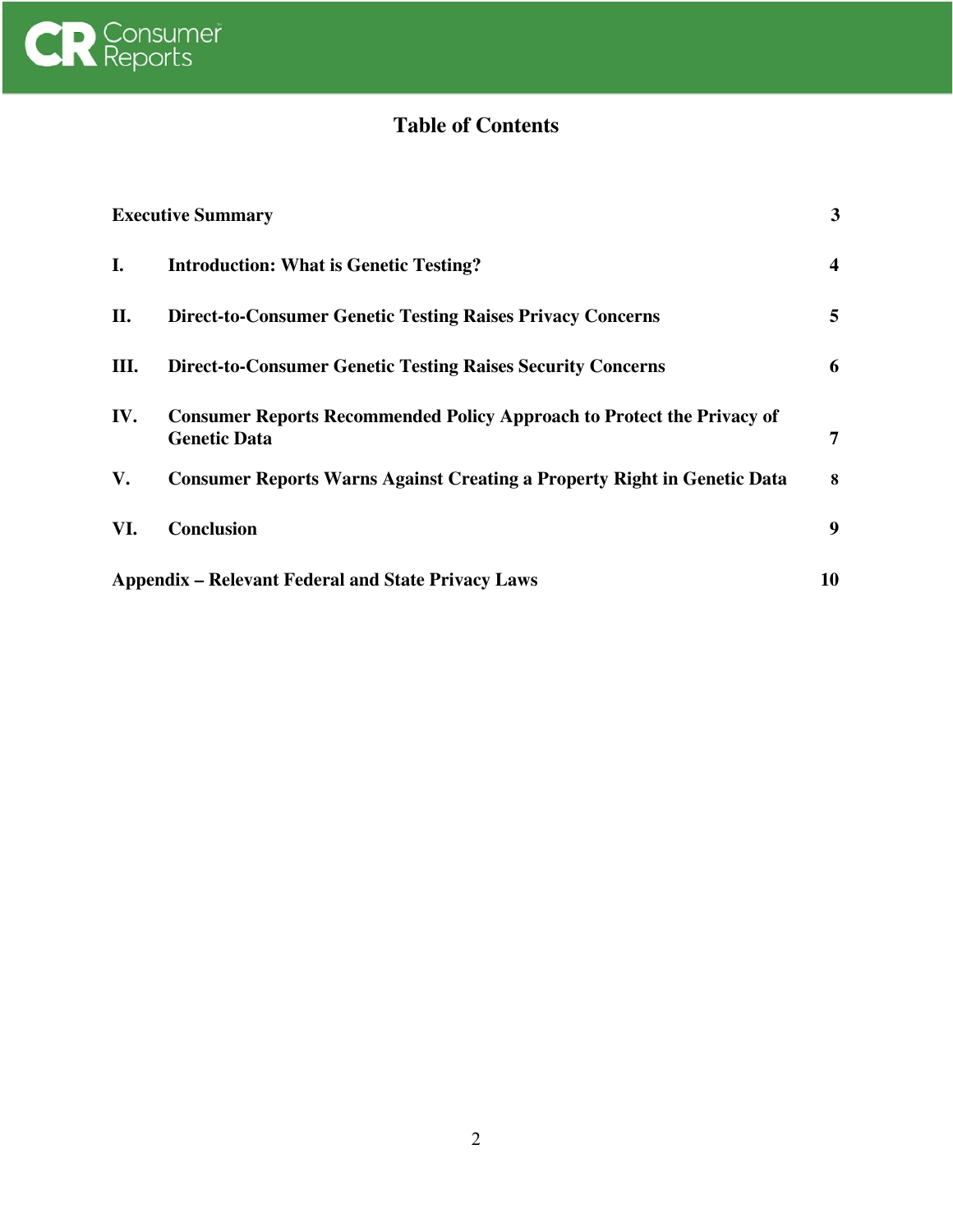

# **Executive Summary**

Consumers that use direct-to-consumer (DTC) genetic testing generate highly sensitive data about themselves and their biological relatives. The regulatory gap around DTC genetic testing means there is no legal guarantee that this information will remain private. Rather, as the marketplace for health technology continues to evolve, existing health privacy protections leave consumers' sensitive data exposed. Lawmakers must step up and close the regulatory gap by making sure that genetic information remains confidential, with detailed requirements to allow for authorization to disclose the information to specific recipients but in a way crafted to protect the privacy of non-consenting related consumers.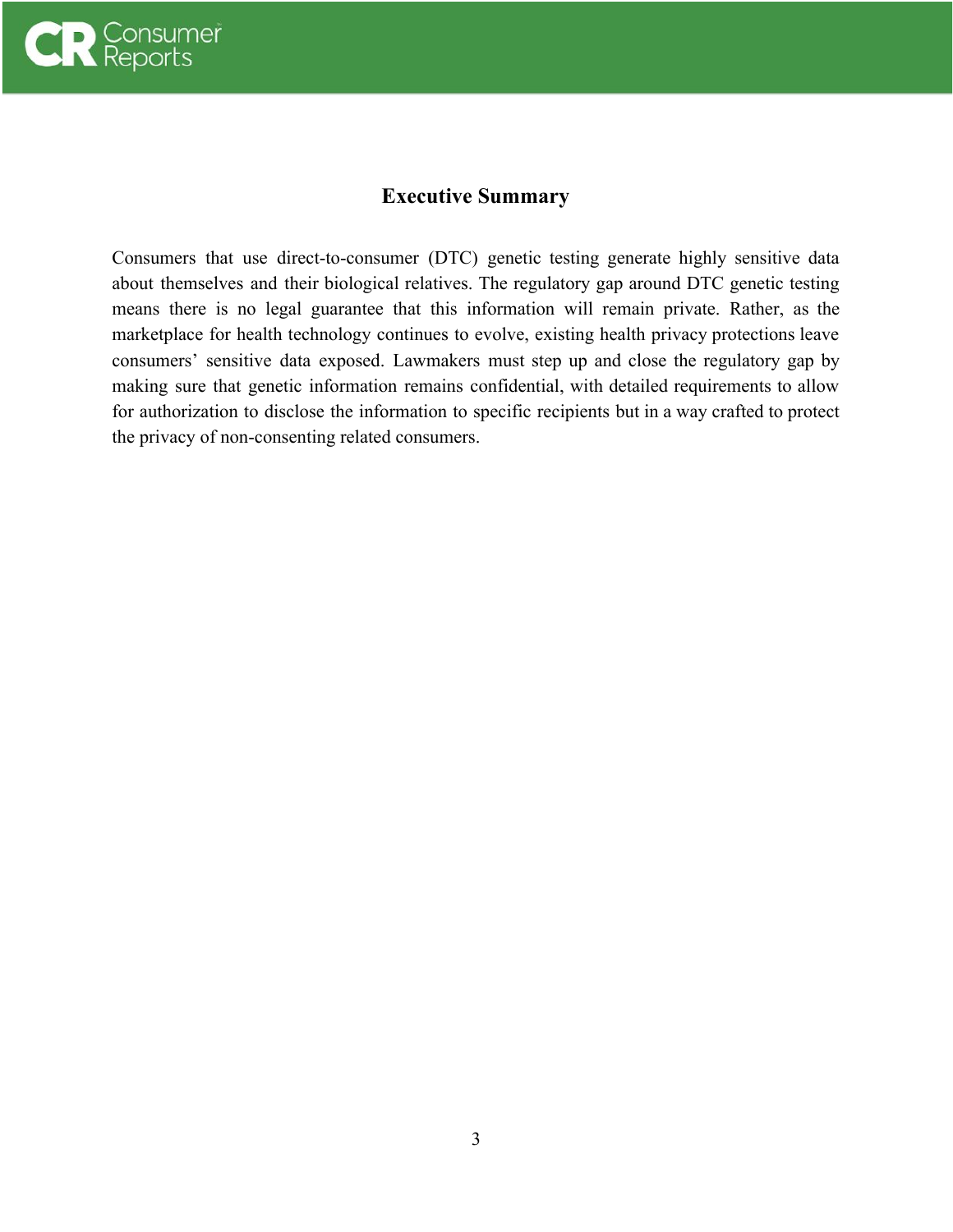

Consumer Reports<sup>1</sup> developed this white paper to inform federal and state policymakers about the need to better protect consumers' genetic privacy due to gaps in the current law. This white paper will:

- explain what genetic testing is;
- what privacy concerns are raised by direct-to-consumer genetic testing;
- what security concerns are raised by direct-to-consumer genetic testing;
- demonstrate why such additional protections are needed to protect the privacy of consumers' genetic information; and
- recommend policy approach to protect the privacy of genetic data.

# <span id="page-3-0"></span>**I. Introduction: What is Genetic Testing?**

Genetic testing is a type of medical test that identifies changes in chromosomes, genes, or proteins.<sup>2</sup> The results of a genetic test can confirm or rule out a suspected genetic condition or help determine a person's chance of developing or passing on a genetic disorder.<sup>3</sup> Over  $1,000$ genetic tests are currently in use, and more are being developed.<sup>4</sup>

Traditional genetic testing is administered through healthcare providers, once the provider determines and orders the appropriate test. Often, insurance companies cover part or all of the cost of testing.<sup>6</sup> In contrast, direct-to-consumer (DTC) genetic testing is marketed directly to consumers who send their samples directly to the company.<sup>7</sup> DTC genetic testing does not usually involve a healthcare provider, the primary difference from traditional genetic testing.<sup>8</sup> DTC genetic testing can also be referred to as direct-access genetic testing, at home genetic

<sup>&</sup>lt;sup>1</sup> Consumer Reports is the world's largest independent product-testing organization. It conducts its advocacy work in the areas of privacy, telecommunications, financial services, food and product safety, health care, among other areas. Using its dozens of labs, auto test center, and survey research department, the nonprofit organization rates thousands of products and services annually. Founded in 1936, Consumer Reports has over 6 million members and publishes its magazine, website, and other publications.

<sup>2</sup> *What is Genetic Testing*, U.S. NAT'<sup>L</sup> LIBRARY OF MEDICINE, https://ghr.nlm.nih.gov/primer/testing/genetictesting (last visited July 22, 2020).

<sup>3</sup> *Id*.

<sup>4</sup> *Id*.

<sup>5</sup> *What is direct-to-consumer genetic testing*, U.S. NAT'<sup>L</sup> LIBRARY OF MEDICINE,

https://ghr.nlm.nih.gov/primer/dtcgenetictesting/directtoconsumer (last visited July 22, 2020).

<sup>6</sup> *Id*.

<sup>7</sup> *Id*.

<sup>8</sup> *Direct-to-Consumer Genetic Tests*, U.S. FED. DRUG ADMIN.*,*

https://www.fda.gov/medical-devices/vitro-diagnostics/direct-consumer-tests (last visited July 22, 2020).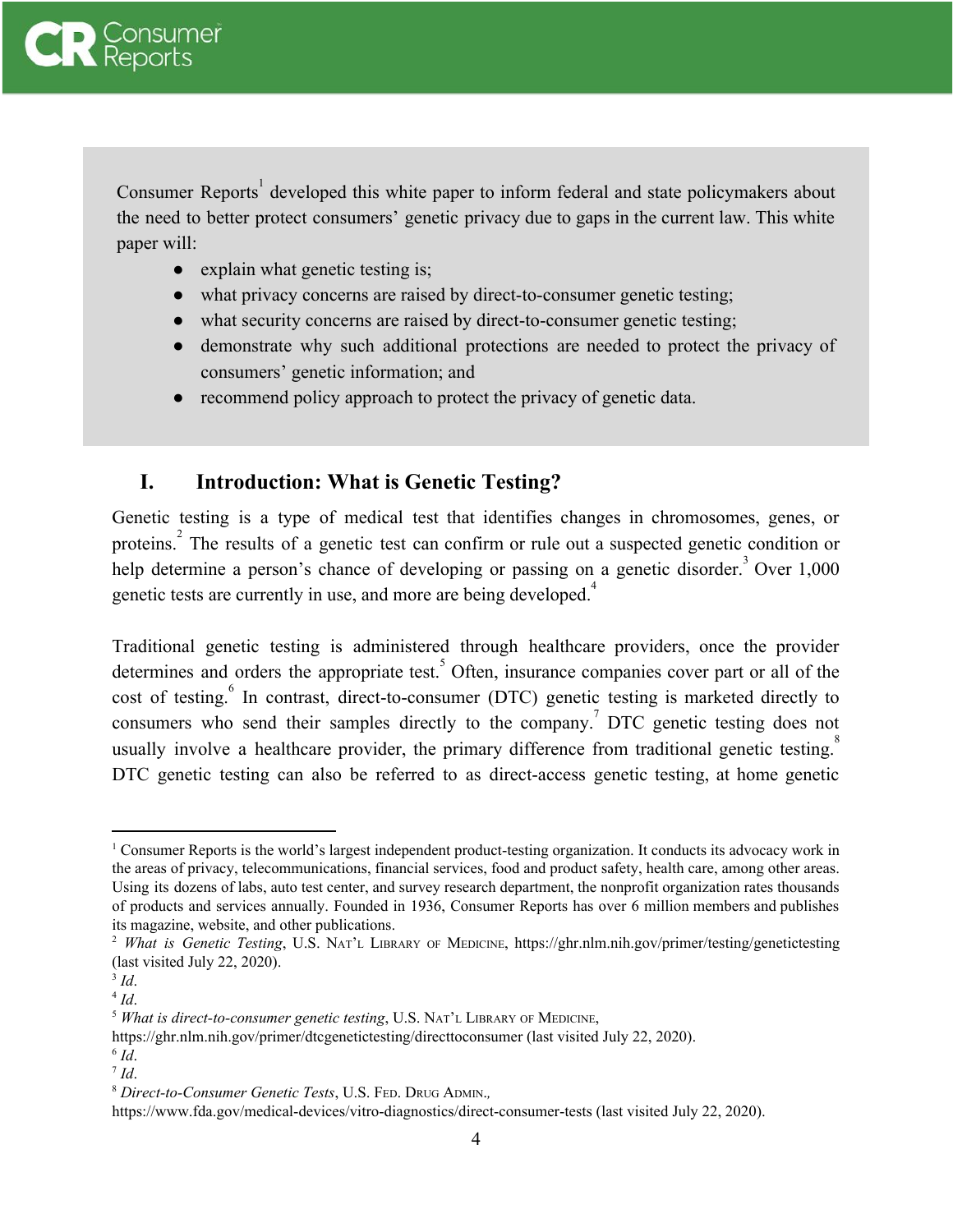

testing, home DNA testing, and ancestry or genealogy testing.<sup>9</sup> These transactions are generally governed by the same electronic agreements common to other e-commerce transactions.<sup>1</sup> Direct-to-consumer genetic testing is becoming increasingly popular. Last year, millions of Amazon shoppers found discounted DTC testing kits for sale during Amazon Prime Day.<sup>11</sup>

According to the FDA, not all DTC genetic tests are accurate, and varying degrees of support exist for their conclusions.<sup>12</sup> There is disagreement within the clinical community about the role of certain genes in determining whether a person may get a specific disease or condition.<sup>13</sup> The results also vary from company to company, due to the many methods of testing, <sup>14</sup> lending uncertainty to the results.

# <span id="page-4-0"></span>**II. Direct-to-Consumer Genetic Testing Raises Privacy Concerns**

With increasing developments of at-home healthcare solutions, testing, and products, it is important to assess how our laws are protecting consumers in the rapidly changing market. Currently, no federal law directly addresses consumer privacy issues resulting from DTC genetic testing; state-based privacy protections are few and far between. As a result, DTC genetic testing companies are largely in control of consumers' most personal information. This information can also affect the privacy of blood relatives, even if they choose not to take these tests. Importantly, blood relatives may be wholly unaware of their relatives' uses of these tests; consent from siblings, parents, children, cousins, nieces and nephews will be implied without notice.

Because of limited privacy laws in general, and the regulatory gap around health technology, companies have broad powers to govern their own practices and how they protect, disseminate, and use customer information. Discussed below in more detail, consumers are mostly protected by how a limited cohort of third parties, such as insurers and employers, use the information from their genetic tests. Still, DTC genetic testing providers have the autonomy to control what happens to a consumer's genetic information once it is received.<sup>16</sup> Not only are companies in

<sup>9</sup> *What is direct-to-consumer genetic testing?*, U.S. NATIONAL LABORATORY OF MEDICINE (Aug. 20, 2019), https://ghr.nlm.nih.gov/primer/dtcgenetictesting/directtoconsumer.

<sup>10</sup> Andelka M. Phillips, *Reading the Fine Print When Buying Your Genetic Self Online: Direct-to-Consumer Genetic Testing Terms and Conditions*, 36 NEW GENETICS & SOC'<sup>Y</sup> 273 (2017), *available at*

https://www.tandfonline.com/doi/full/10.1080/14636778.2017.1352468.

<sup>&</sup>lt;sup>11</sup> Prime Day is a two-day only online sale for Amazon Prime members. As of December 2019, 112 million people in the United States have Amazon Prime. J. Clement, *Number of U.S. Amazon Prime Subscribers 2013-2019*,

STATISTA (Mar. 10, 2020), https://www.statista.com/statistics/546894/number-of-amazon-prime-paying-members/. *<sup>12</sup> What is direct-to-consumer genetic testing?*, *supra* note 9.

<sup>13</sup> *Id*.

<sup>14</sup> *Id*.

<sup>&</sup>lt;sup>15</sup> With one exception, the use of genetic information in long term care insurance is not protected by state or federal laws and will be discussed in further detail later.

<sup>&</sup>lt;sup>16</sup> This does not apply if the consumer decides to opt-out of agreements allowing their information to be disseminated.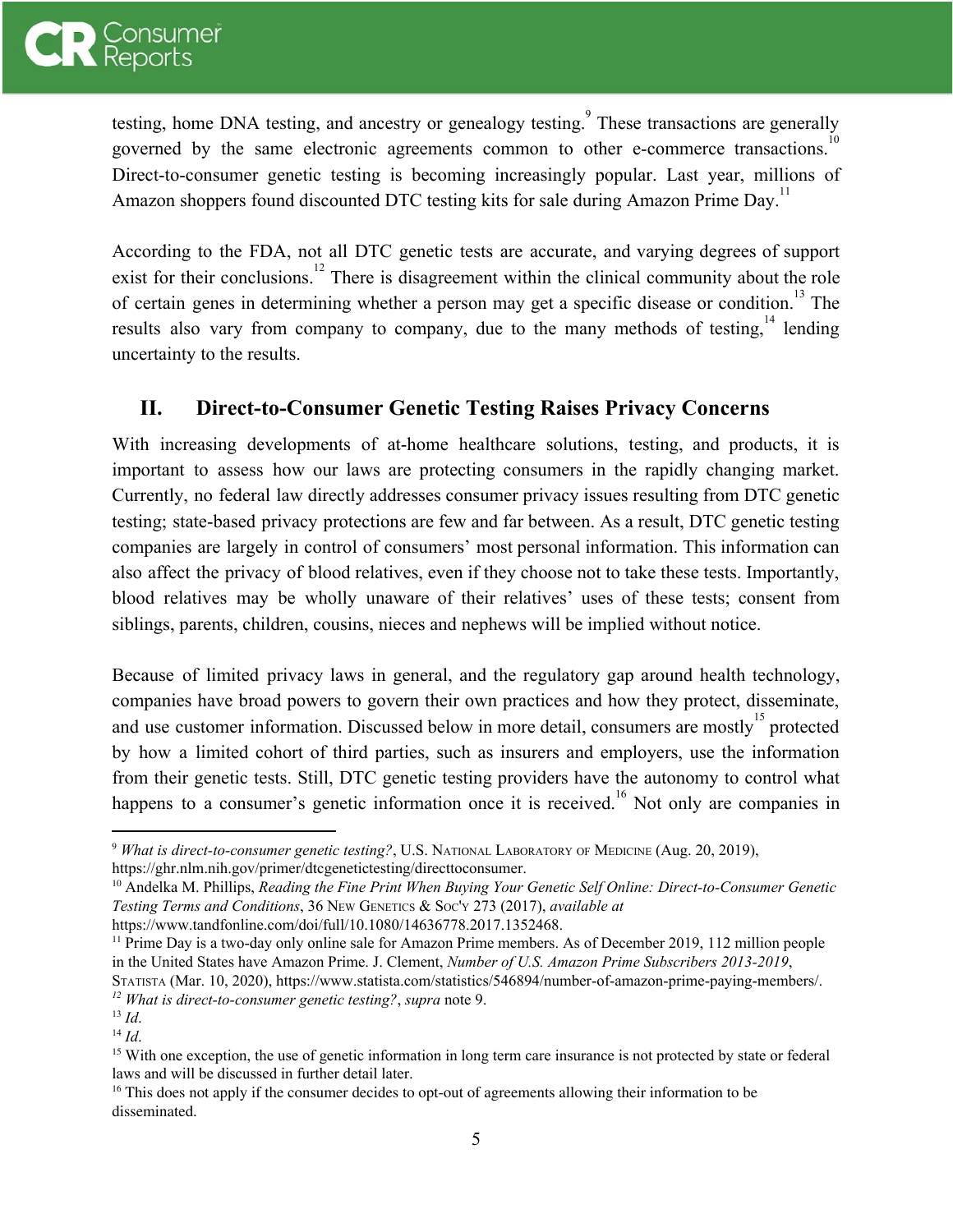

control of genetic information, but consumers are often encouraged to provide sensitive information about themselves and their families to maximize the utility of the genetic tests being offered.<sup> $17$ </sup> State and federal laws only partially protect consumers from discrimination based off genetic information,  $\frac{18}{8}$  and the current regulatory scheme allows too much self-governance in regards to an individual's, and their blood relatives', most personal information.

Already-existing law arguably limits the ways employers can use genetic information. Insurance and health providers also are significantly limited. Still, serious privacy concerns remain. Access to long-term care insurance can be impacted by the results of genetic testing. Genetic information gathered by DTC genetic companies can be sold to third parties and used internally to benefit the company, with limited information provided to the consumer. Companies view consumer information as an asset.<sup>19</sup> and not as sensitive information that should be handled with special care. Proper limitations on how companies can use consumer information do not exist; this system of self-governance fails consumers.

In a survey of DTC genetic testing companies, 71 percent of companies used consumer information internally for purposes other than providing the results to consumers, with 62 percent of companies saying they use data for internal research and development.<sup>20</sup> Seventy-eight percent of companies had data sharing provisions that provided genetic information to third parties in de-identified or aggregate forms without additional consumer consent.<sup>21</sup> Despite laws on discrimination and limited use of genetic information, an individual's most personal information is still being bought, sold, and traded without clear understanding or consent from the consumer. This major privacy violation has yet to be addressed through legislation, both federal and in most states.

# <span id="page-5-0"></span>**III. Direct-to-Consumer Genetic Testing Raises Security Concerns**

In addition to the privacy concerns raised by DTC genetic tests, consumers' use of these tests also raises data security issues. DTC companies are not regulated under the Health Insurance Portability and Accountability Act (HIPAA), the law that protects the privacy and security of health information shared with healthcare providers, health plans, healthcare clearinghouses, and the business associates of covered entities.<sup>22</sup> As such, DTC companies are not bound by the

<sup>17</sup> James W. Hazel & Christopher Slobogin, *Who Knows What, and When: A Survey of the Privacy Policies Prof ered by U.S. Direct-to-Consumer Genetic Testing Companies*, 28 CORNELL J. L. & PUB. POL'<sup>Y</sup> 35, 43 (2018), *available at* https://ssrn.com/abstract=3165765 [hereinafter *Who Knows What, and When*].

<sup>&</sup>lt;sup>18</sup> See Appendix for information on current legal protections.

<sup>19</sup> *Who Knows What, and When*, *supra* note 17 at 56.

<sup>20</sup> *Id*. at 52.

<sup>21</sup> *Id*. at 55.

<sup>&</sup>lt;sup>22</sup> Health Insurance Portability and Accountability Act of 1996, Centers for Disease Control and Prevention, https://www.cdc.gov/phlp/publications/topic/hipaa.html (last visited July 22, 2020).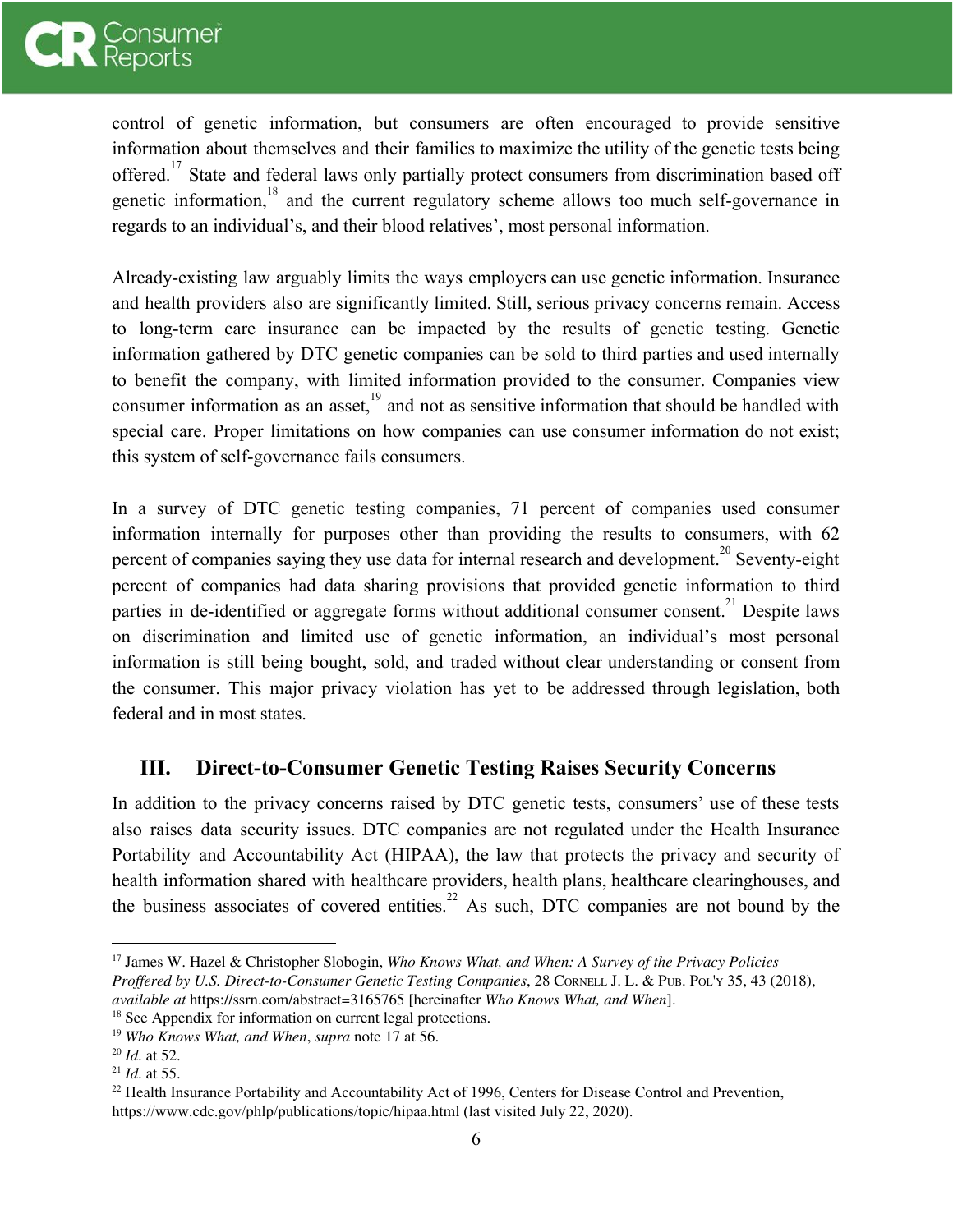

HIPAA Security Rule, which ensures the confidentiality, integrity, and availability of all electronic protected health data.Although Section 5 of the Federal Trade Commission  $Act^{23}$ requires some level of data protection, such protection is unclear and underenforced.

As there are few rules governing the collection, storage, and disposal of genetic data by DTC genetic-testing companies, consumers' genetic privacy and that of their relatives could be vulnerable to a data breach.<sup>24</sup> Unlike other breaches of sensitive or personal information, genetic data is immutable. Thus, any breach of DTC genetic testing data will adversely affect the consumer whose information is breached and that consumer's relatives. In 2018, MyHeritage, a direct-to-consumer genetic testing company, experienced a breach of 92 million users' email addresses and hashed (i.e., scrambled) passwords.<sup>25</sup> Although this breach did not involve personal genetic data, future data breaches could. Furthermore, as more and more people use DTC testing services, the databases of genetic information stored by these companies represent an increasingly valuable target to bad actors. For these reasons, any new law that works to protect consumers' genetic information that is shared with DTC testing companies should require reasonable security safeguards for the sensitive information they store.

# <span id="page-6-0"></span>**IV. Consumer Reports Recommended Policy Approach to Protect the Privacy of Genetic Data**

Lawmakers must create solid legal protections for consumers that use DTC genetic testing, and for their relatives. The optimal legislative solution is to make results from all genetic testing private as a default, with detailed and specific requirements to allow for authorized release of information, with added safeguards to ensure that an individual's choice to share their genetic information will not impute genetic data for blood relatives. The legislative solution should also require DTC companies to reasonably secure the consumers' private genetic information. The goal of this new law would be to protect an individual's genetic information because of its deeply personable and unalterable nature—regardless of the source of the test or its results. As the landscape of at-home healthcare evolves, the parameters for what is protected genetic information therefore must be broadly defined.

Lawmakers may borrow from examples already set in Illinois and Missouri law, $26$  which both strictly limit whether and the extent to which direct-to-consumer genetic test results may be used. This policy stops DTC genetic testing providers from selling information unless the person to

<sup>23</sup> 15 U.S.C § 45.

<sup>24</sup> Rhys Dipshan, *Giving Away Your Genes: US Law's Blind Spot with DNA Data*, LAW.COM (Aug. 2, 2018),

https://www.law.com/legaltechnews/2018/08/02/giving-away-your-genes-u-s-laws-blind-spot-with-dna-data/.

<sup>25</sup> Makena Kelly, *MyHeritage Breach Leaks Millions of Account Details*, THE VERGE (June 5, 2018),

https://www.theverge.com/2018/6/5/17430146/dna-myheritage-ancestry-accounts-compromised-hack-breach. <sup>26</sup> *See* Appendix for additional information on state approaches to legislating privacy.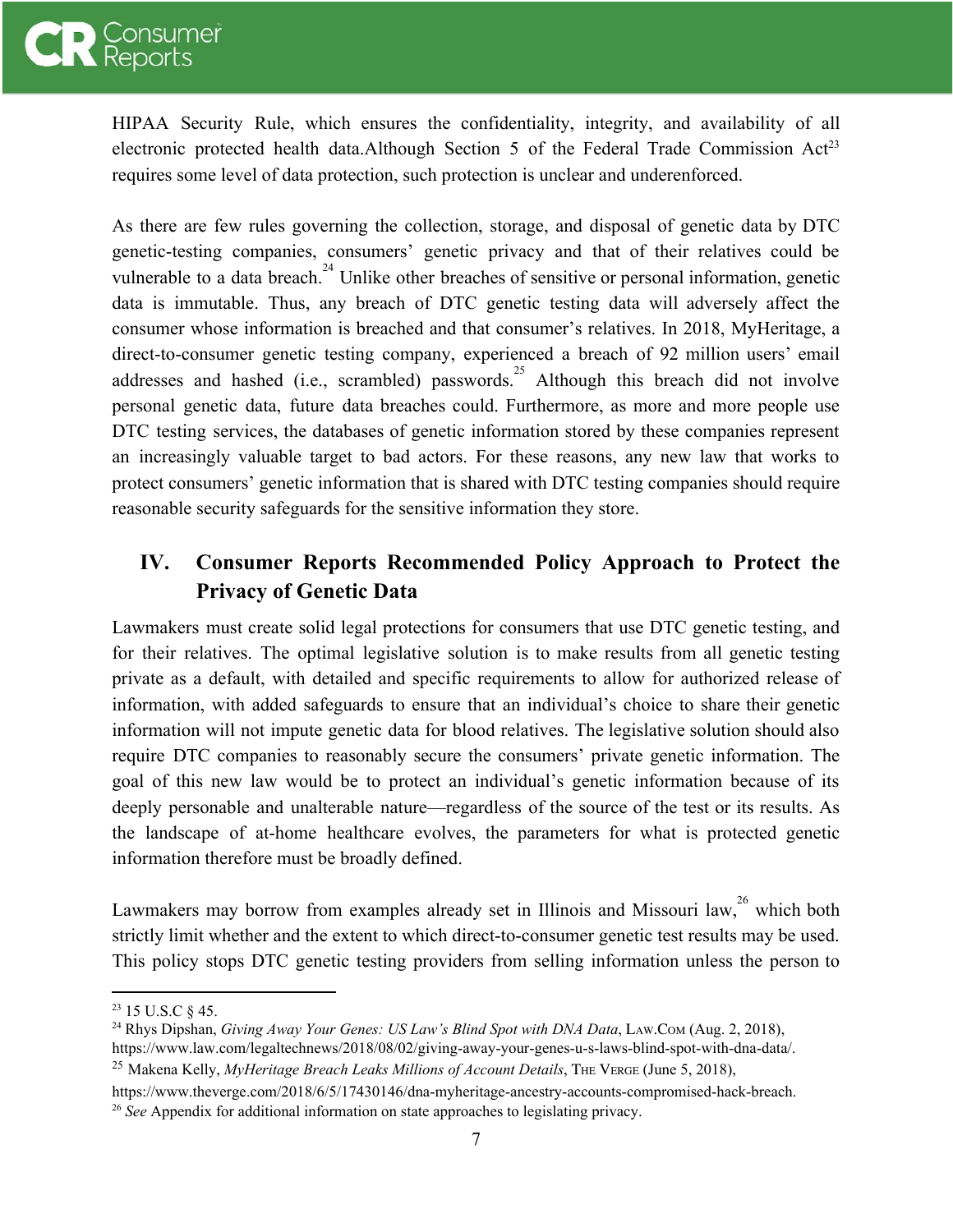

whom the information is being released is specifically authorized by the individual. It also protects individuals from being unknowingly discriminated against by insurers because insurers would only have access to this information with specific authorization from the individual. Policymakers should broadly prohibit the use of genetic data in insurance underwriting, and prohibit insurers from discriminating against individuals who do not provide such information. Alternatively, policymakers could repurpose Illinois's restriction that allows the use of genetic data in underwriting only "if the individual voluntarily submits the results and the results are favorable to the individual," though such a policy could result in unfairly higher rates for individuals unwilling or unable to provide a "favorable" test. $27$ 

A significant aspect of this approach is the written requirements for authorization to release the genetic information. These documents would need to be separate from other documents that are reviewed by the consumer. If a DTC genetic testing company would like to share consumer information with a third party, they must send a separate agreement for the consumer to review, not an authorization buried in other legal documents reviewed by the consumer. The Illinois act also specifies that "No person to whom the results of a test have been disclosed may disclose the test results to another person except as authorized under this Act.<sup>328</sup> Written authorization would need to specify exactly to whom the results are going, and that the privileged and confidential nature of the information would transfer to the third party. In order to transfer the information to another party, the consumer would need to provide written authorization for this transfer. This burden on third parties who wish to gain genetic information would be appropriate and necessary to allow the consumer to have complete control over access to their most sensitive information, how it is shared, and why it is shared. If companies would like to access genetic information, they will need to overcome these necessary hurdles to ensure information is protected at a high standard. Where in state code genetic privacy could be protected will vary based on the state.

In addition to drafting a separate genetic data privacy act, lawmakers may consider amending the definition of "medical information," or the relevant terms, to include results from DTC genetic testing in state-based medical privacy laws. If a DTC genetic test is considered "protected health information" (or "medical information"), testing companies may not be able to share consumers' information without their express authorization. Expanding these definitions may at first glance appear to be a straightforward way to protect DTC genetic testing information, but making the definition too broad could have unintended consequences. As noted by the Federal Drug Administration  $(FDA)$ ,  $^{29}$  the accuracy of some of these tests is questionable, and no consensus in the scientific community exists about their accuracy. Expanding the definition of medical information to include DTC genetic testing results could put these two types of information on

 $27410$  ILL. COMP. STAT. 513 § 20 (c).

<sup>28</sup> 410 ILL. COMP. STAT. 513/35.

<sup>29</sup> *Direct-to-Consumer Genetic Tests*, *supra* note 8.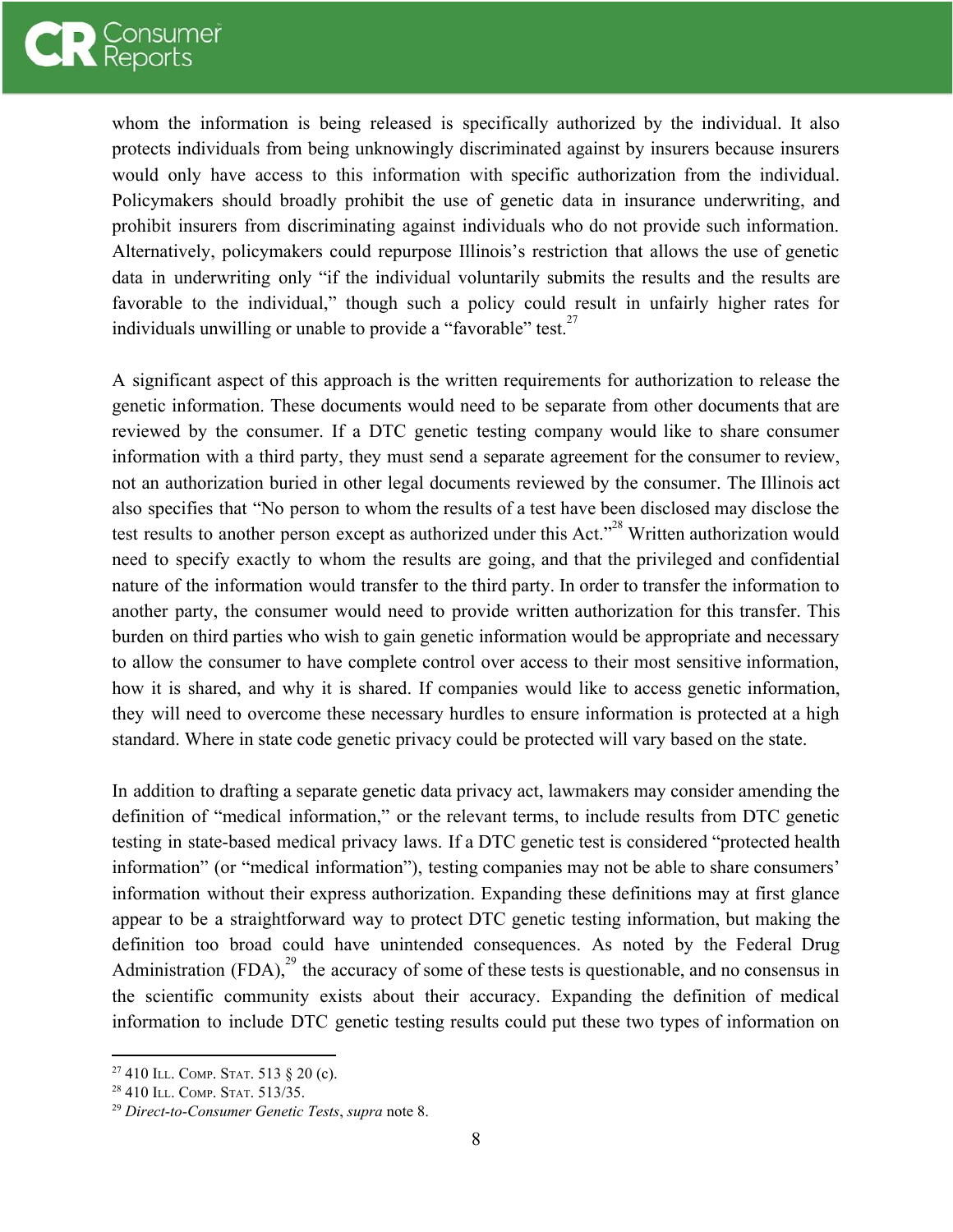

the same plane, lending them unearned credibility.

This protection would have minimal meaning without strong enforcement power. Similar to the statutes in Alaska, Illinois, and Missouri, a private right of action should be authorized under this code as well as a civil fine. An individual should be able to collect reasonable attorney's fees and costs, as well as other appropriate relief such as an injunction. Nothing in the code should limit relief under other applicable law. This is modeled after the Illinois codes enforcement mechanisms.<sup>30</sup>

#### **V. Consumer Reports Warns Against Creating a Property Right in Genetic Data**

Consumer Reports urges lawmakers against creating a property right for an individual's genetic information. There is already an opaque market for consumers' personal information and consumers are left out of the profit chain. But the solution is not to pay consumers to give up their privacy—they deserve privacy rights to shield their genetic information from being monitored and sold by data brokers. They do not need policy that ratifies a harmful data ecosystem.

Supporters of the property approach to data rights claim that it accommodates various opinions and preferences when it comes to personal data. To wit: some individuals have no problem sharing their personal data for either monetary gain or sense of societal obligation, while others feel a strong sense of protection over their information. The theory is that having a property interest in genetic information allows consumers to control their data and to benefit from their information being shared if they chose to share it.

Realistically, even if an individual wishes to sell their genetic information, complications would arise from the commodification of genetic information. First, an individual may be willing to sell or give their information to one party for a certain reason, but not to a second party for a different reason. When something is considered property, there are particular rules regarding the transferability of that information.<sup>31</sup> Once the information is sold, its future destinations will most likely be out of the control of the consumer. Genetic information is not like a car or a piece of clothing resold after the original sale. As noted earlier, genetic information is deeply personal, and an individual might not be comfortable with their most personal information being used in ways they cannot foresee at the time of sale. Additionally, it is difficult for individuals to judge the risks of selling their personal information. While some of these risks can be mitigated, like putting strict limits of transferability, it is unusual to have a property right without a presumption

<sup>30</sup> 410 ILL. COMP. STAT. 513/40.

<sup>31</sup> Panela Samuelson, *Privacy as Intellectual Property*, 52 SAN. L. REV. 1125, 1139 (1999), *available at* http://people.ischool.berkeley.edu/~pam/papers/privasip\_draft.pdf.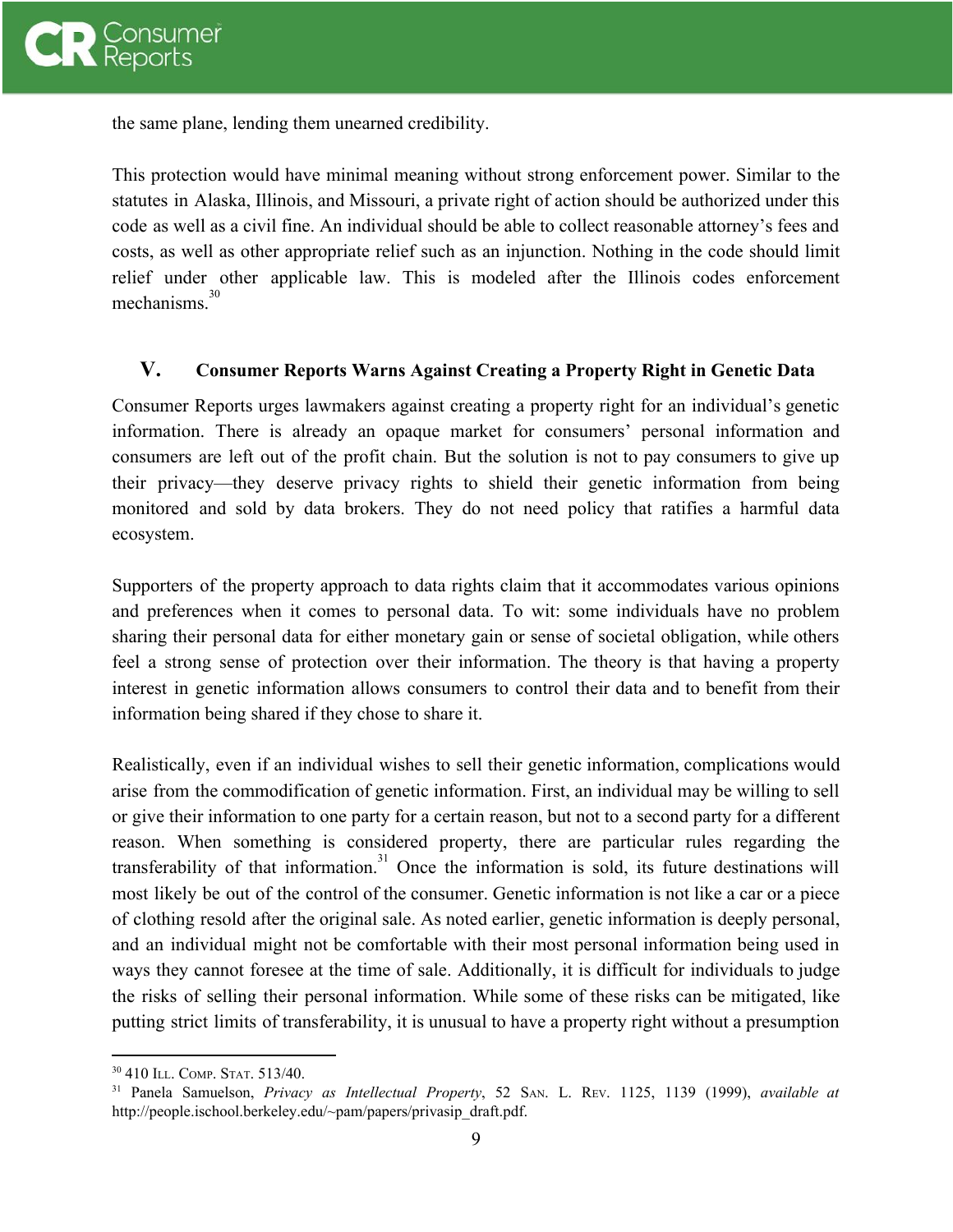

of the right to sell property from one owner to the next, otherwise known as alienability.<sup>32</sup> This suggests that an interest in the information not rooted in property law may be a more efficient solution $33$ 

There is also a danger of low-income and marginalized communities being targeted to sell their information. For any individual, the task of fully analyzing the risk of releasing information is extremely difficult if not impossible. Such an analysis forces individuals to balance immediate monetary compensation against what may feel like theoretical future harms. The scales would be tipped for those with a significant and immediate need for cash.

We stand at a critical juncture for individual data rights. Any legislation that seeks to protect consumers' genetic information must not fortify a status quo that is eroding fairness and trust in the marketplace.

# <span id="page-9-0"></span>**VI. Conclusion**

Genetic data from DTC genetic testing lacks the legal privacy protections appropriate for such sensitive information. As the market adapts and technology developers sell directly to consumers, privacy protections for this extremely personal information must be elevated. Consumer Reports therefore urges lawmakers to resolve the regulatory gap by making genetic data, created via DTC genetic testing, privileged and confidential, and empowering consumers to control who has access to their genetic information.

For more information on Consumer Reports' genetic privacy legislation recommendations, please contact:

> Justin Brookman Director, Privacy and Technology Policy [justin.brookman@consumer.org](mailto:justin.brookman@consumer.org) 202.462.6262

Special thanks to Jari Binder who through her summer internship with Consumer Reports did the initial research and drafting of this memorandum. Additional thanks to Dena B. Mendelsohn who drafted this white paper and Katie McInnis who edited and supplemented it while at Consumer Reports.

32 *Id*. at 1145.

<sup>33</sup> *Id.*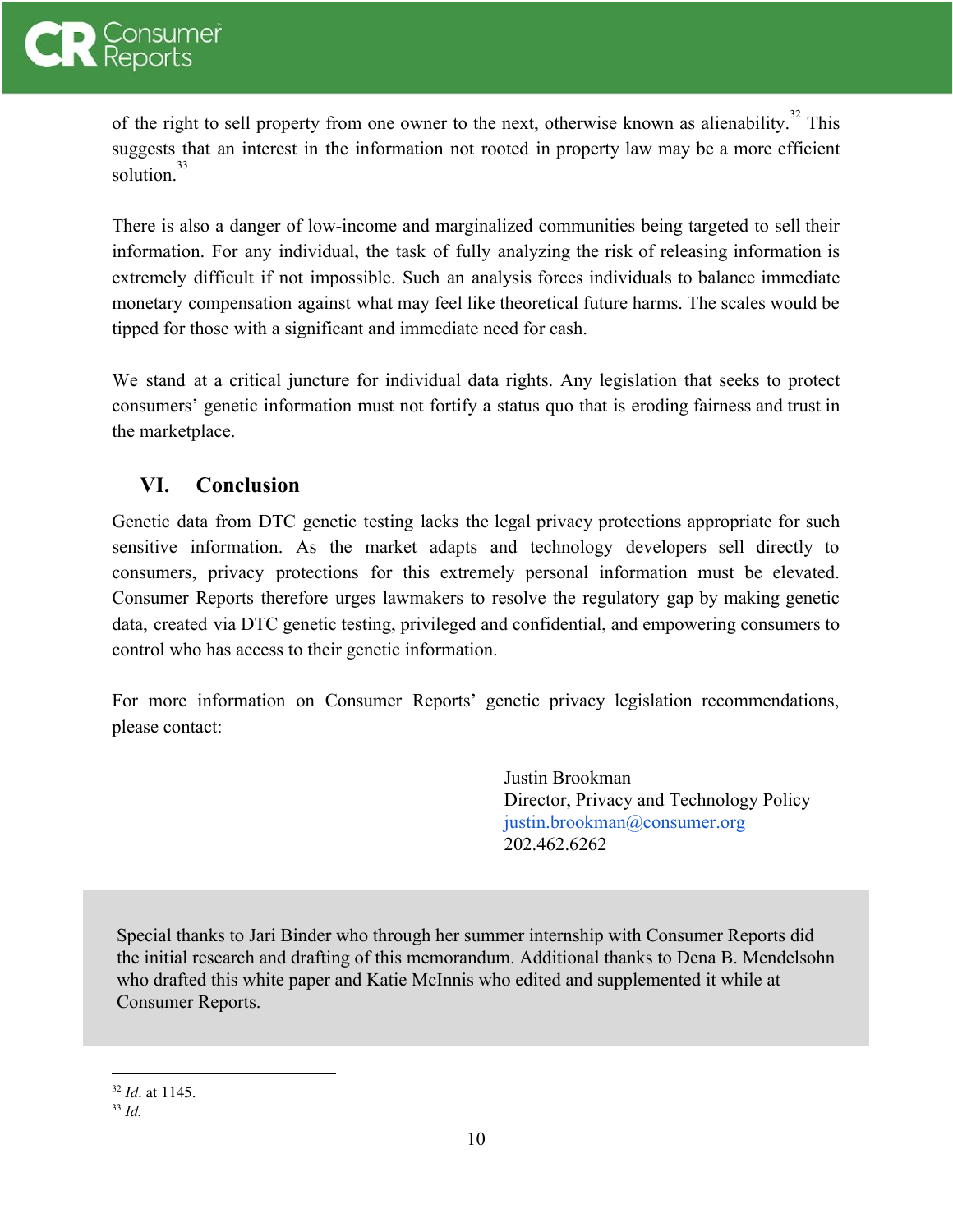

# **Appendix – Relevant Federal and State Privacy Laws**

# <span id="page-10-0"></span>**I. Federal Law**

Traditional and DTC genetic testing results and genetic information are protected by some federal laws and federal oversight. Although the Food and Drug Administration (FDA) has oversight over DTC genetic testing, their main concern is the validity, not the privacy of the results. The Federal Trade Commission (FTC) can control the marketing practices of the DTC genetic testing company, but they are not currently using their enforcement powers to protect the privacy of the information. Traditional genetic testing, i.e. testing done through a healthcare provider, is regulated under the Health Insurance Portability and Accountability Act (HIPAA) and the Genetic Information Nondiscrimination Act (GINA), but DTC genetic testing is only covered by GINA, not HIPAA. Though GINA provides substantial protections, it is limited in scope and focuses on discrimination based off information, not the protection of the information once it is in possession of the company.

#### **A. FDA Oversight: The Food, Drug & Cosmetics Act (FDCA)**

The Federal Food, Drug and Cosmetic Act (FDCA) charges the FDA with regulating medical devices, which are defined as "an instrument, apparatus, implement, machine, contrivance, implant, in vitro reagent, or other similar or related article, including any component, part, or accessory, which is … intended for use in the diagnosis of disease or other conditions, or in the cure, mitigation, treatment, or prevention of disease, in man or other animals."<sup>34</sup> Added to that, the 21st Century Cures Act amended the FDCA to exclude software that is intended "For maintaining or encouraging a healthy lifestyle and is unrelated to the diagnosis, cure, mitigation, prevention, or treatment of a disease or condition." The 21st Century Cures Act also excluded "clinical decision support" (CDS) software used by clinicians in clinical decision-making. The end result of these laws is that:

Applying these provisions to third-party genetic interpretation services, the FDA clearly lacks authority to regulate services that provide or facilitate interpretations of genetic data solely for the purposes of helping users understand their ancestors' geographic origins or identify their genetic relatives, as such interpretations are not intended for use in disease diagnosis, prognosis, treatment, or prevention and do not affect any bodily function or structure. With respect to third-party genetic interpretation services that do provide health-related information, however, the regulatory picture is murky … Finally, and as a more general matter, it is unsettled whether the FDA's authority extends to software that is developed and

<sup>34</sup> 21 U.S.C. § 321(h)(2).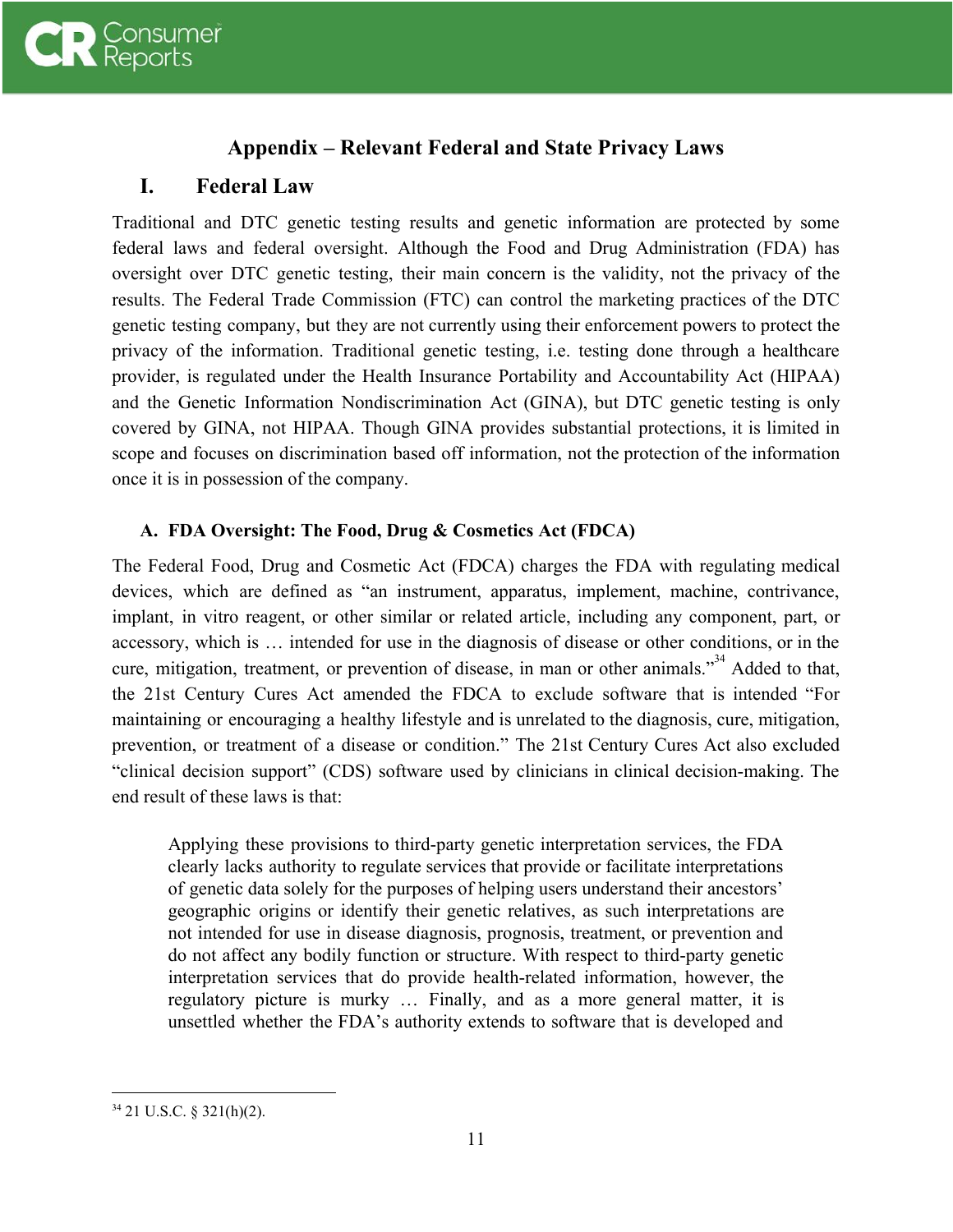

used by third-party genetic interpretation services but is not itself commercially distributed. $"$ <sup>35</sup>

Finally, as with CLIA, whether the FDCA applies to DTC genetic testing relates to the accuracy of the claims and the test results, not the nature and privacy of the information. However, keeping in mind FDA jurisdiction may be meaningful if drafting legislation.

#### **B. FTC Oversight: The Federal Trade Commission Act (FTCA)**

Under the Federal Trade Commission Act (FTCA), the FTC has the authority to protect consumers from unfair or deceptive business practices.<sup>36</sup> When it comes to DTC genetic testing, the FTCA gives the FTC the power to stop companies from making false claims about what their genetic testing products do. When it comes to privacy, the FTC has the authority to enforce the FTCA on DTC genetic testing companies that violate their own privacy policies. This means that a company can post lax or limited privacy policies and meet that low bar, and the FTC is without jurisdiction to demand better. Companies are prohibited from retroactively changing these privacy policies, which the FTC states "constitutes deceptive and unfair business practices."<sup>37</sup>

More engagement from the FTC could be helpful in making sure there are stricter transparency and disclosure rules to consumers about the sale of their information to third parties. Overall the ability of the FTC to act is limited, though they could be more aggressive with their existing powers. The primary actions taken by the FTC, thus far, are general warnings and advisories on their website regarding DTC genetic testing.<sup>38</sup> Despite being aware of the practices of the DTC genetic testing providers, the FTC has for the most part chosen not to use their enforcement power.<sup>39</sup> The FTC has brought one administrative action against a DTC genetic testing company for making false claims about their ability to prescribe skin care solutions and their practices regarding data security.<sup>40</sup> However, the primary focus of that case was on a lack of substantiation

<sup>35</sup> Christi J. Guerrini, et al., *Who's on Third? Regulation of Third-Party Genetic Interpretation Services*, GENETICS IN MEDICINE (August 12, 2019) at 5, *available at* https://doi.org/10.1038/s41436-019-0627-6 [hereinafter *Who's on Third?*].

 $36$  15 U.S.C. § 45(a)(1). Deceptive advertising is officially defined by the Federal Trade Commission (FTC) as "a representation, omission or practice that is likely to mislead the consumer" and "practices that have been found misleading or deceptive." FTC Policy Statement on Deception, FED. TRADE COMM'<sup>N</sup> (1983), http://www.ftc.gov/bcp/policystmt/ad-decept.htm.

<sup>37</sup> *Gateway Learning Corp., File No. 042-3047*, FED. TRADE COMM'<sup>N</sup> (Sept. 17, 2004) (complaint), http://www.ftc.gov/os/caselist/0423047/040917comp0423047.pdf.

<sup>38</sup> *Direct-to-Consumer Genetic Tests*, U.S. FED. TRADE COMM'N,

https://www.consumer.ftc.gov/articles/0166-direct-consumer-genetic-tests (last updated Jan. 2014); *DNA Test Kits: Consider the Privacy Implications*, U.S. FED. TRADE COMM'N, (Dec. 12, 2017),

https://www.consumer.ftc.gov/blog/2017/12/dna-test-kits-consider-privacy-implications.

<sup>39</sup> *Who Knows What, and When*, *supra* note 17 at 42.

<sup>40</sup> *In the Matter of Genelink., a corporation also d/b/a Genelink Biosciences, Inc., and Foru™ International Corporation formerly known as Genewize Life Sciences, Inc*., FED. TRADE COMM'<sup>N</sup> (May 12, 2014), https://www.ftc.gov/system/files/documents/cases/140512genelinkcmpt.pdf.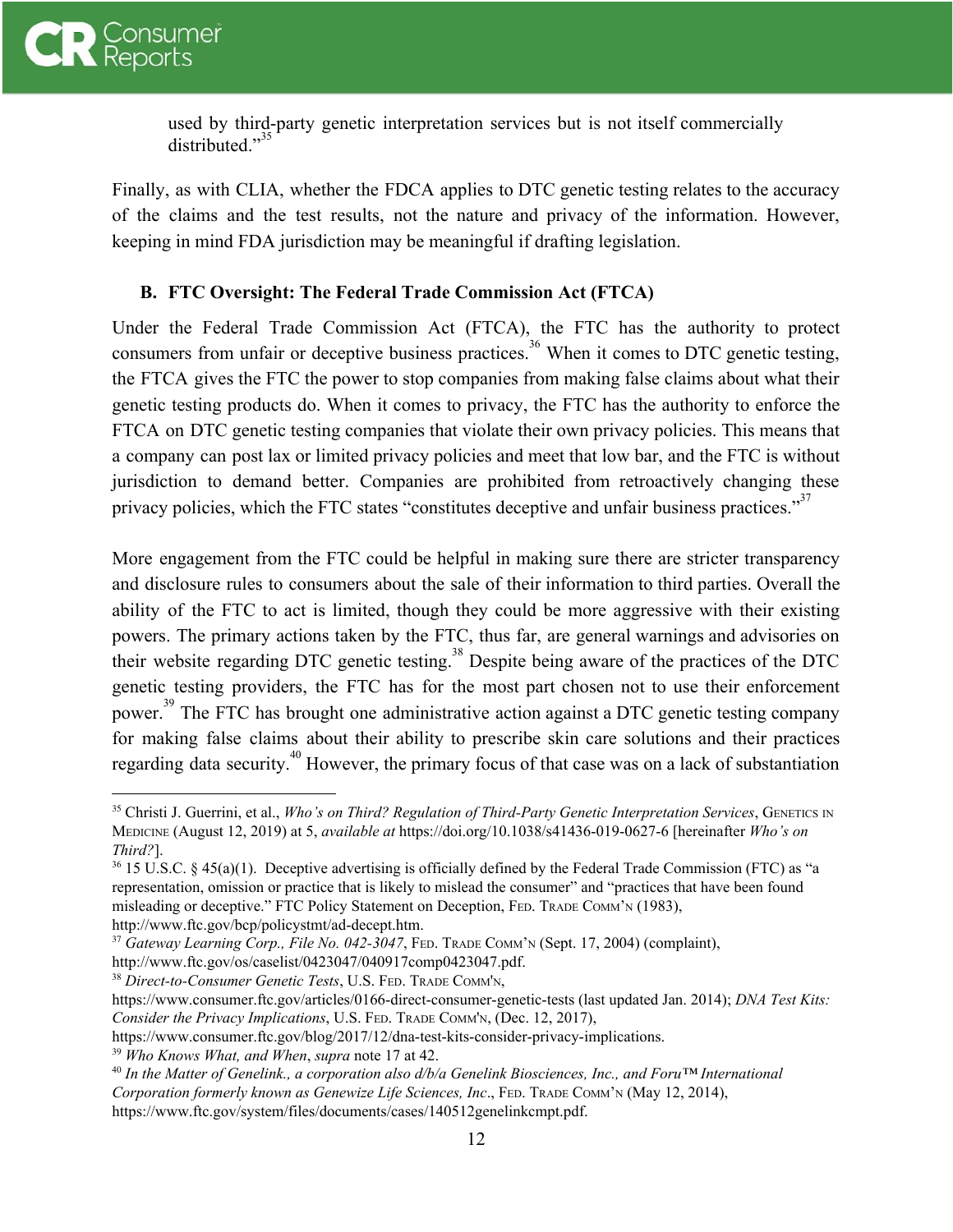

for its claims about the efficacy of its products.<sup> $41$ </sup> Given the sensitivity of genetic testing data, the FTC could seek to use its unfairness authority to broadly limit secondary use and sharing of this information, but to date has not done so. $42$ 

# **C. CMS Oversight: The Clinical Laboratory Improvement Amendments of 1988 (CLIA)**

Any clinical laboratory that operates in, or returns test results to consumers in the United States, is regulated by Centers for Medicare and Medicaid Services (CMS)<sup> $43$ </sup> under Pub. L. 100–578, the Clinical Laboratory Improvement Amendments (CLIA) of 1988 and implementing regulations. Under this law, a *clinical laboratory* is a "facility for the biological, microbiological, serological, chemical, immuno-hematological, hematological, biophysical, cytological, pathological, or other examination of materials derived from the human body for the purpose of providing information for the diagnosis, prevention, or treatment of any disease or impairment of, or the assessment of the health of, human beings."<sup> $44$ </sup> A lab that meets the CLIA definition of clinical laboratory must meet a certification standard, demonstrate compliance with regulations having to do with personnel and quality control (among other factors), and must be able to ensure tests results are analytically valid. Importantly, CLIA does not address the clinical validity or clinical utility of genetic tests.<sup>45</sup>

Genetic testing, conducted through a DTC company, can be performed in-house or can be outsourced. A DTC genetic testing company that does not purport to provide health-related testing is not required to obtain CLIA certification. Similarly, depending on what claims they make, these DTC genetic testing companies can use an outside lab that is not CLIA certified. Further, they may use a CLIA-certified lab even though, technically, it is not necessary. Whether CLIA extends to labs that conduct genetic testing is unclear. In fact, in 2018 the Clinical Laboratory Improvement Advisory Committee (CLIAC) recommended the formation of a working group to consider "the need for optimal oversight by CLIA" of these nontraditional

https://www.ftc.gov/system/files/documents/cases/170206\_vizio\_2017.02.06\_complaint.pdf (alleging that the sharing of television viewing activity without permission was an unfair business practice under the FTC Act).

<sup>41</sup> *Id*.

 $42$  An act or practice is "unfair" if it "causes or is likely to cause substantial injury to consumers which is not reasonably avoidable by consumers themselves and not outweighed by countervailing benefits to consumers or to competition." 15 U.S.C. § 45(n). In other contexts, the Federal Trade Commission has alleged that the sharing of sensitive personal information for commercial purposes without clear consent constituted an unfair practice. *FTC v. Vizio*, FED. TRADE COMM'<sup>N</sup> (February 16, 2017),

<sup>&</sup>lt;sup>43</sup> The Division of Clinical Laboratory Improvement & Quality, within the Quality, Safety & Oversight Group, under the Center for Clinical Standards and Quality (CCSQ) has the responsibility for implementing the CLIA Program.

<sup>44</sup> 42 U.S.C § 263a.

<sup>&</sup>lt;sup>45</sup> In some cases, the Food and Drug Administration (FDA) requires information about clinical validity for some genetic tests.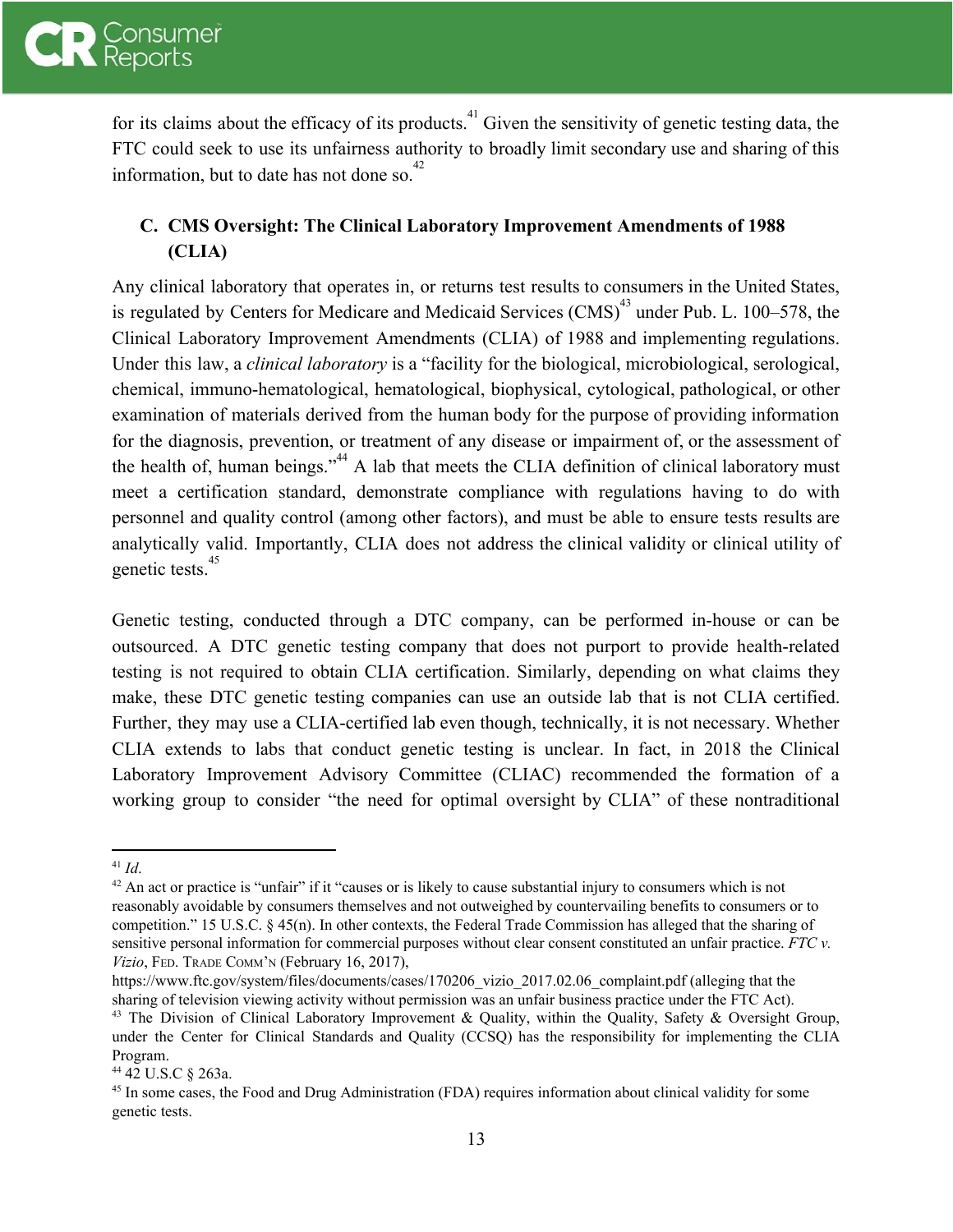

testing models.<sup>46</sup>

Ultimately, CLIA is chiefly a law designed to ensure the quality and safety of clinical laboratories; it does not address consumer privacy, except to the extent that patients have the right to request (and receive) their laboratory test results directly from the lab rather than going through their healthcare provider. Therefore, in a conversation about whether consumer privacy protections are sufficient in the case of DTC genetic testing, whether-or-not the laboratory processing the genetic test is CLIA-certified is of little to no importance. However, it may be relevant in the context of definition setting in newly drafted laws and regulations.

## **D. OCR Oversight: The Health Insurance Portability and Accountability Act of 1996 (HIPAA)**

The Health Insurance Portability and Accountability Act (HIPAA) Privacy Rule established a national standard for protecting personal health information and setting limits and conditions for the disclosure of this information.<sup> $47$ </sup> HIPAA also has a Security Rule that protects electronic personal information.<sup>48</sup> The Office of the National Coordinator for Health Information Technology of CMS, known as OCR, is tasked with enforcing these rules. In 2013, the HIPAA Omnibus Rule amended HIPAA to include genetic information in the definition of "protected health information.<sup> $n^{49}$ </sup>

Although consumers may rely on HIPAA to protect their health privacy, the results of DTC genetic testing are rarely protected under HIPAA because they must be maintained by a healthcare provider, health plan, or healthcare data clearinghouse.<sup>50</sup> Unless the result of DTC genetic testing is conveyed to one of those entities, and integrated into their records, which is not the norm, the test results will not fall under HIPAA privacy protections. Furthermore, even if a copy of the test results becomes HIPAA protected health information (PHI), the original records would remain outside of HIPAA controls.

### **E. Equal Employment Opportunity Commission Oversight: Genetic Information Nondiscrimination Act of 2008 (GINA)**

<sup>46</sup> *Who's on Third?*, *supra* note 35 *citing Summary Report*, CLINICAL LABORATORY IMPROVEMENT ADVISORY COMM., (Apr. 10–11, 2018),

https://ftp.cdc.gov/pub/CLIAC\_meeting\_presentations/pdf/CLIAC\_Summary/cliac0418\_summary.pdf. <sup>47</sup> 45 C.F.R. §160; 45 C.F.R. §164(a) and (e).

<sup>48</sup> *Id.*

<sup>49</sup> *Modifications to the HIPAA Privacy, Security, Enforcement, and Breach Notification Rules Under the Health Information Technology for Economic and Clinical Health Act and the Genetic Information Nondiscrimination Act; Other Modifications to the HIPAA Rules*, 78 FR 5565 (Jan. 25, 2013) (revising 45 C.F.R. § 160 and 45 C.F.R. § 164).

<sup>50</sup> *See* 45 C.F.R §160.103; *and, see* 45 C.F.R § 164.501.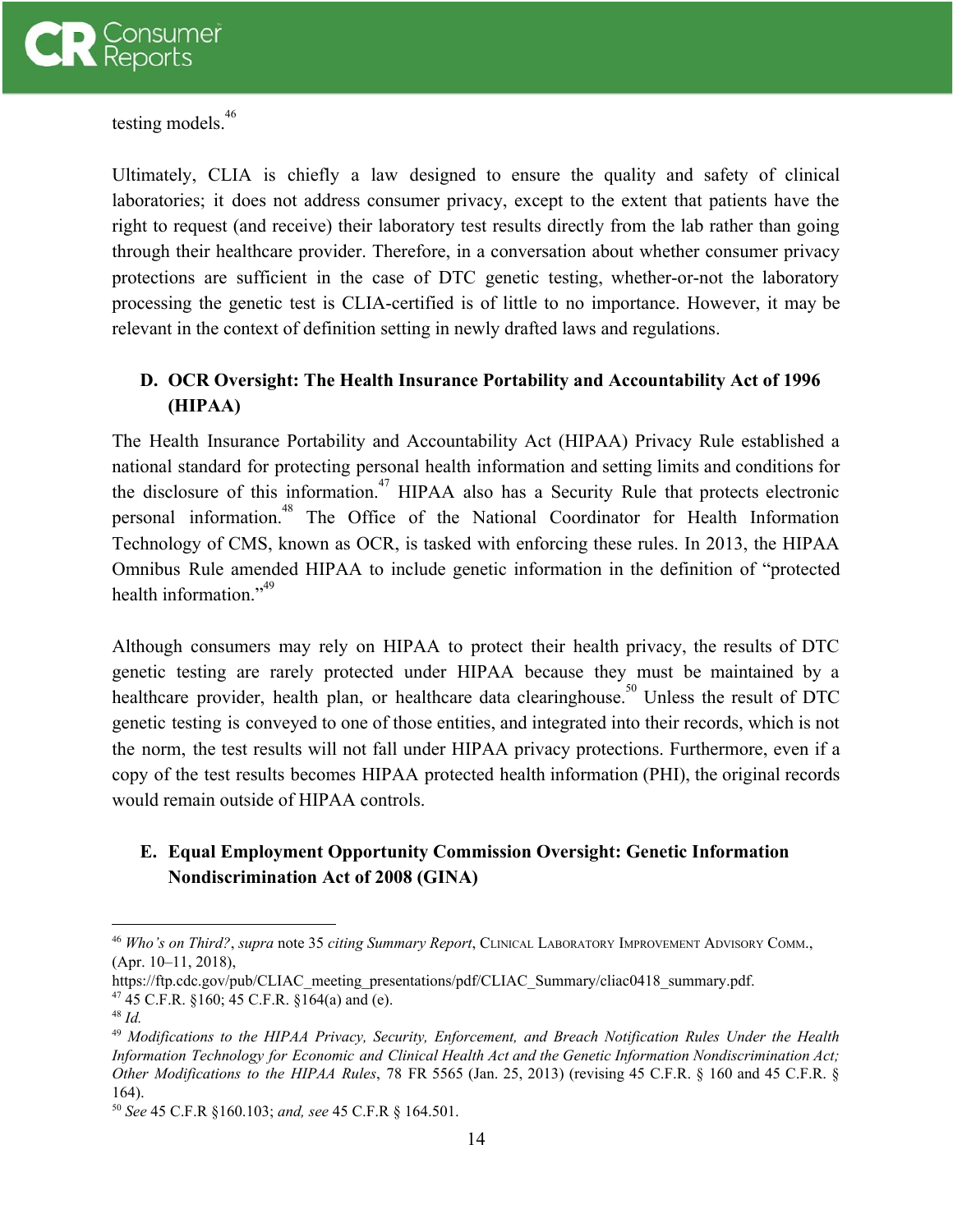

The Genetic Information Nondiscrimination Act of 2008 (GINA) is a federal law that regulates employers' and insurance providers' ability to use genetic information.<sup>51</sup> GINA defines "genetic information" as information about an individual's genetic test, the genetic test of a family member, and the manifestation of a disease or disorder in family members of individuals.<sup>52</sup> The term "genetic test" is defined as an analysis of human DNA, ribonucleic acid (RNA), chromosomes, proteins, or metabolites that detects genotypes, mutations, or chromosomal changes.<sup>53</sup> Although DTC genetic testing is not referenced specifically in the law, a DTC genetic test would meet the definition of genetic test defined in the statute<sup>54</sup>, and the results of the test are genetic information.

Under GINA, employers are prohibited from requesting, requiring, or purchasing genetic information. Additionally, it is unlawful for an employer to refuse to hire, discharge, or discriminate against an employee based on genetic information.<sup>55</sup> Health insurance providers also are prohibited from requesting, requiring, or using a person's genetic information for underwriting purposes.<sup>56</sup> This protection does not cover life, disability, or long-term care insurance.<sup>57</sup> Although GINA significantly restricts the way employers and insurers can use genetic information, it does not establish any rules or standards for DTC genetic testing providers when they initially share genetic information with various third parties and does not include important forms of insurance.

# **II. State-based DTC Genetic Testing Privacy Protections**

#### **A. Florida**

Florida recently enacted a law specifically targeting the use of genetic information in underwriting insurance policies, extending existing federal protections to cover other forms of insurance such as life, disability or long-term care coverage.<sup>58</sup> The bill prohibits these insurers from using genetic data to cancel, deny, limit, or set prices for insurance policies unless there has been a diagnosis of a medical condition.

<sup>51</sup> *Genetic Information Non-Disclosure Act*, *H.R 493*, 110TH CONG. §101,

https://www.govinfo.gov/content/pkg/BILLS-110hr493enr/pdf/BILLS-110hr493enr.pdf.

<sup>52</sup> 42 U.S.C. § 2000ff(4); *Id*.

<sup>53</sup> 42 U.S.C. § 2000ff(7); *Genetic Information Non-Disclosure Act*, *H.R. 493*, *supra* note 51.

<sup>&</sup>lt;sup>54</sup> In Lowe v. Atlast Regional Group Retail Services, the court found the legislative intent for a broad definition of the term "genetic test." In this case, fecal matter analyzed by an employer was considered a genetic test, and therefore the information derived from the analysis was genetic information that could not be used to fire an employee. 102 F.Supp.3d 1360 (N.D. Ga. 2015).

<sup>55</sup> 42 U.S.C. § 2000ff-1(a); 42 U.S.C. § 2000ff-1(b).

<sup>56</sup> *Genetic Information Non-Disclosure Act*, *H.R. 493*, *supra* note 51.

<sup>57</sup> *Id*.

<sup>58</sup> FLORIDA STAT. § 627.4301.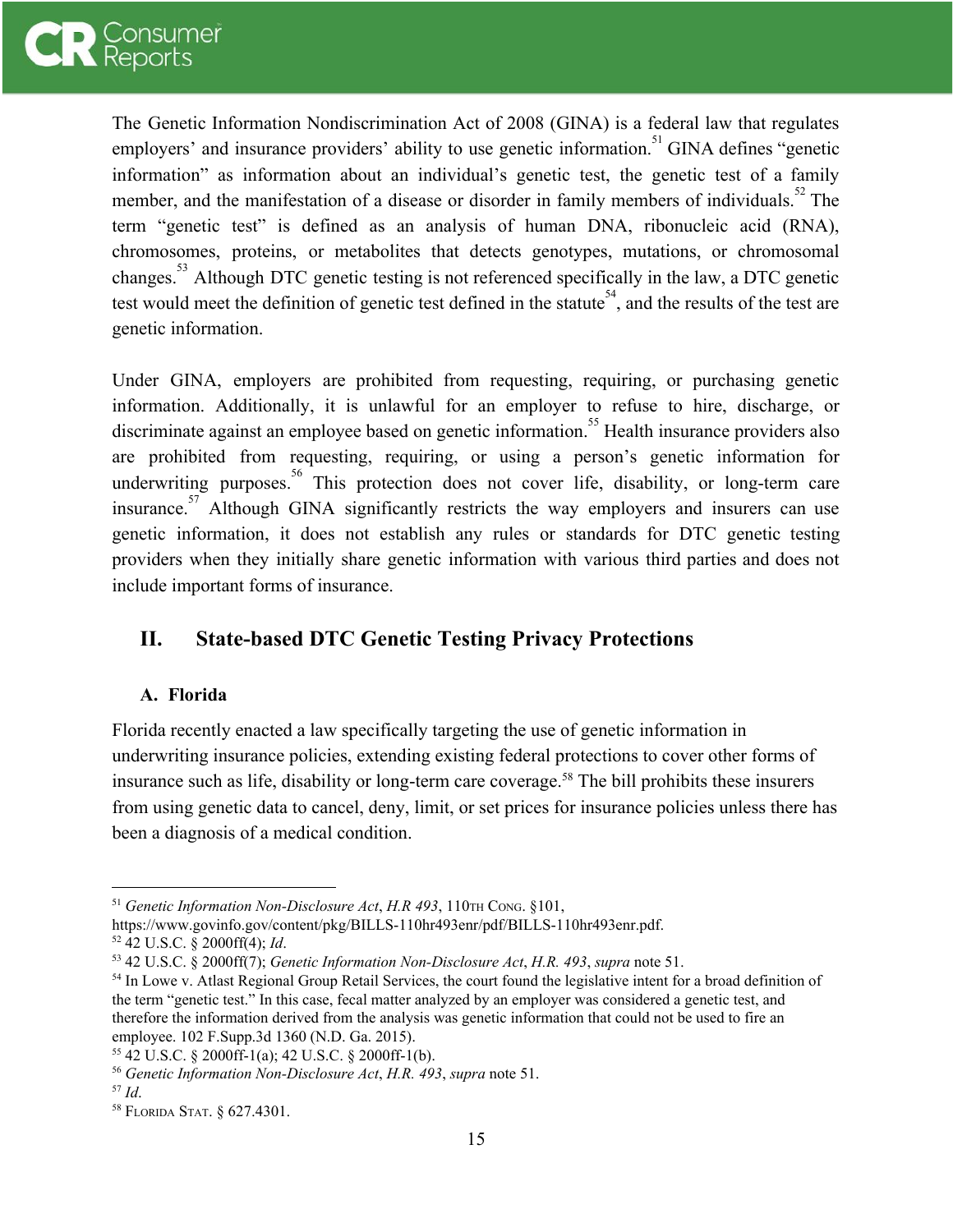#### **B. Alaska**

In 2004 Alaska passed the Alaska Genetic Privacy Act, which requires written informed consent for the collection, analysis, retention, or disclosure of DNA samples and test results.<sup>59</sup> A DNA sample and the results of any genomic analysis under this act are the exclusive property of the person or sample analyzed. $^{60}$  Both civil and criminal fines exist for violating the statute, and a private right-of-action is authorized. This law is found in Alaska's Public Health and Safety Code.

#### **C. Illinois**

Under the Genetic Information Privacy Act, "genetic testing and information derived from genetic testing is confidential and privileged and may be released only to the individual tested and to persons specifically authorized...by that individual to receive the information."<sup>61</sup> Direct-to-consumer genetic testing companies specifically are only permitted to share testing information or other personally identifiable information about a consumer with any health or life insurance company if they receive written consent to do so.<sup>62</sup> In addition, insurers may only consider the results of genetic testing if both the individual voluntarily submits the information and that information is favorable to the individual.<sup>63</sup>

The definition of genetic test under this law is "an analysis of human DNA, RNA, chromosomes, proteins, or metabolites, if the analysis detects genotypes, mutations, or chromosomal changes."  $^{64}$  A person under this act has a private right-of-action, and significant fines can be levied for violation.<sup>65</sup> This law is found in the Illinois Public Health code.

#### **D. Missouri**

Under Missouri law, "any person who, in the ordinary course of business, practice of a profession or rendering of a service, creates, stores, receives or furnishes genetic information … shall hold such information as confidential medical records and shall not disclose such genetic information except pursuant to written authorization of the person to whom such information

<sup>59</sup> ALASKA STAT. § 18.13.010.

<sup>60</sup> ALASKA STAT. § 18.13.010 (a)(2).

<sup>61</sup> 410 ILL. COMP. STAT. 513/15 (a).

 $62$  410 ILL. COMP. STAT. 513 §. 20 (e).

<sup>63</sup> 410 ILL. COMP. STAT. 513 §. 20 (c).

<sup>64</sup> 410 ILL. COMP. STAT. 513/10; 45 C.F.R. § 160.103.

<sup>65</sup> 410 ILL. COMP. STAT. 513/40.